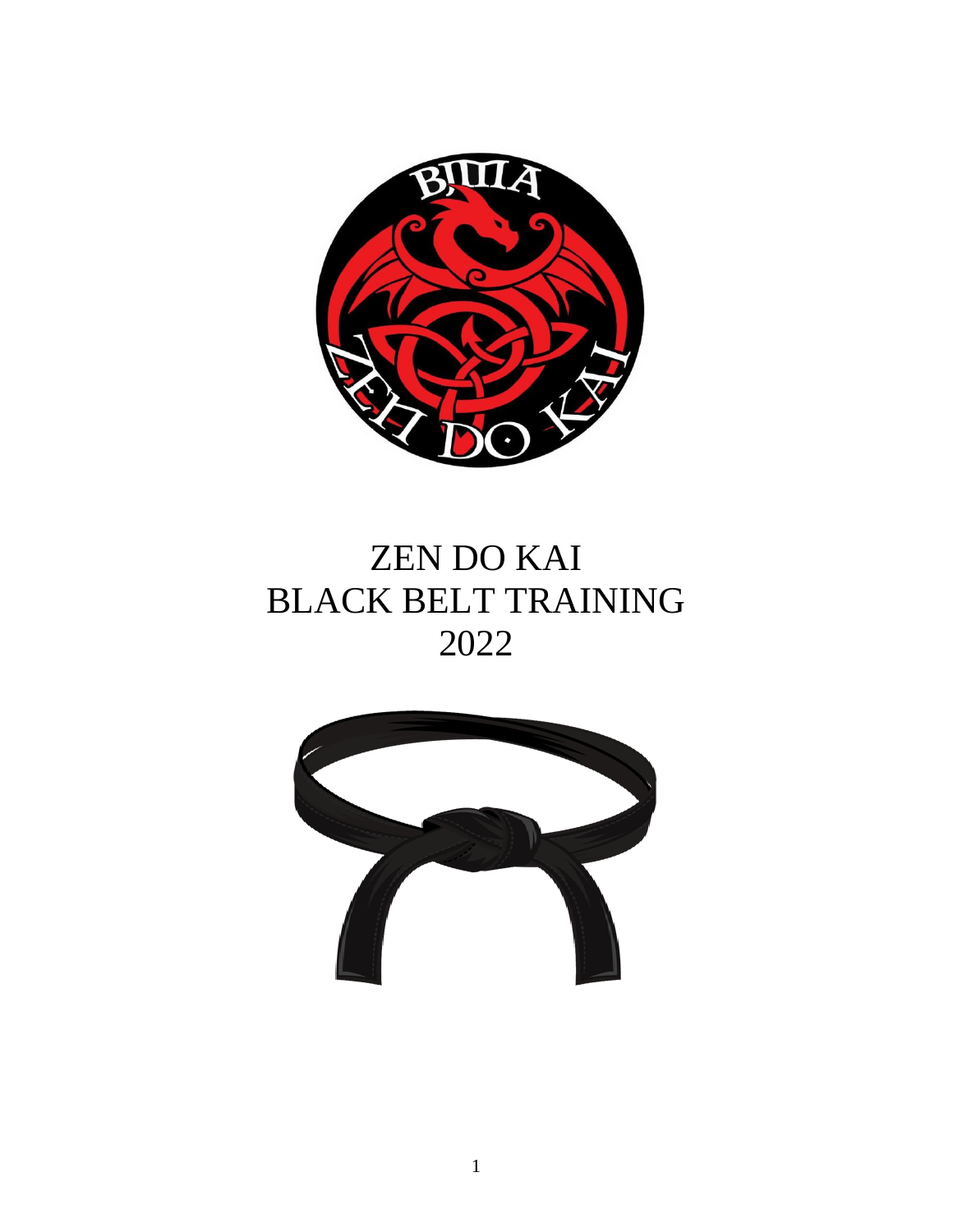### **Welcome to the next stage of your martial arts journey.**

Over the next 6 months you may have some questions as you prepare for your grading. This document is intended to assist you in planning your final year as a coloured belt and to provide you some basic information on what to expect during our time at the training days and on your grading day, and in return what is expected of you at, and away from training days.

As instructors, we are continually seeking ways to improve standards (ours and yours!) and support you at every level. This year the grading format may be slightly different to previous years. The forms and other grading requirements your instructor has been teaching you remains the same. To be clear, NOTHING has changed, it is simply the order we will present it on grading day. You will learn new drills and skills to allow you to improve your skills over the next eight months.

My role as your grading coordinator is to assist you in your attempt to become a black belt in Zen Do Kai Martial Arts. The training days will be on skill development with fighting techniques, so your sparring and self defence application is of the standard expected at black belt level. If you have never done much work in these areas, now is a good time to add it into your training to help increase your skill and fitness. Your club instructor should be able to help you with this, if not, please contact me and I will do what I can to help you. I will be giving you simple drills to build up skill and fitness and I encourage you to get a training partner to do these with you.

Please read through this document and keep it to refer to it over the year.

### **The document includes:**

- 1. The journey / What is expected from you 2. Charting your progress
- 3. Grading Consent and Health Form 4. Checklists and training plans
- 5. Vic State Training Day details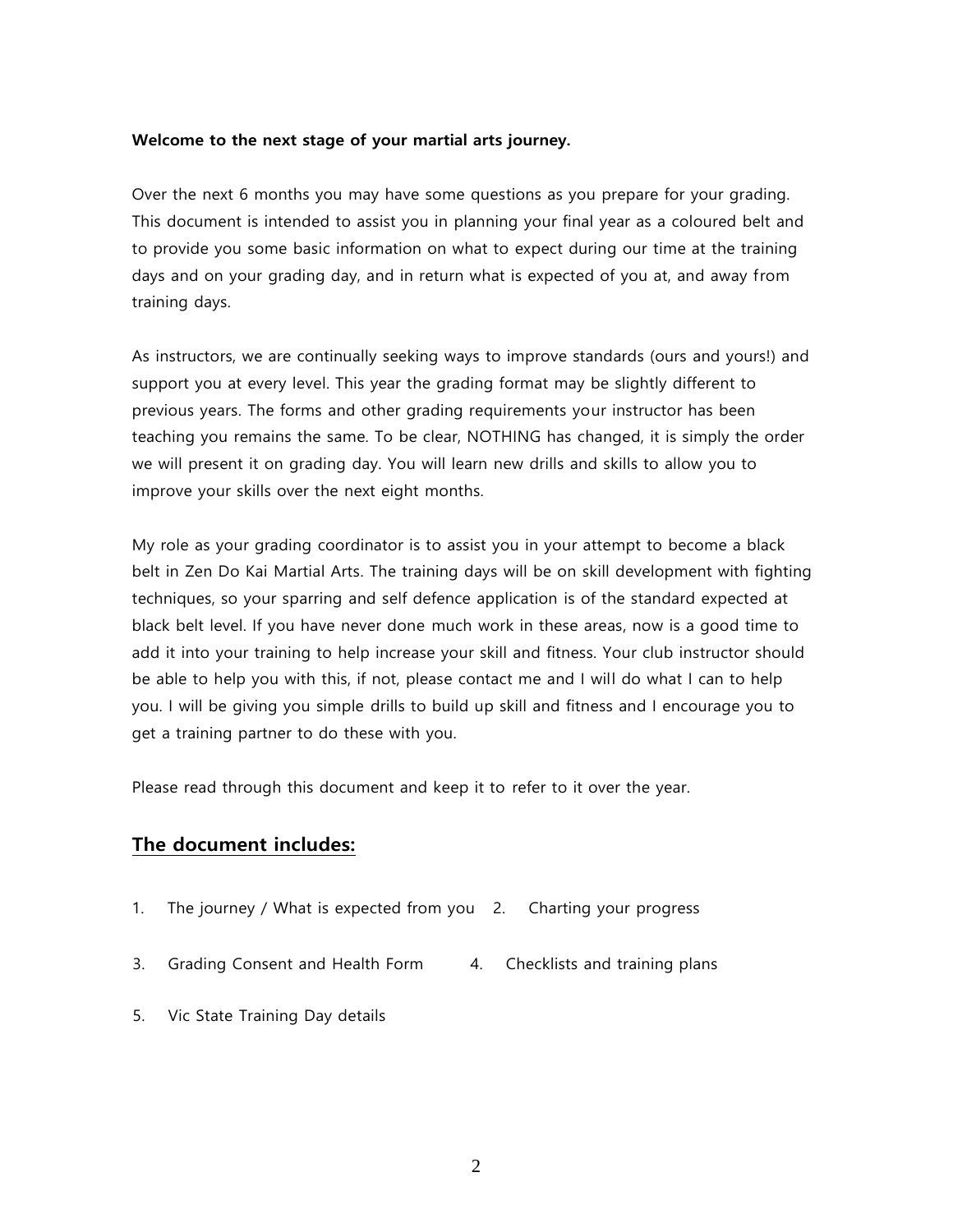# **What is expected of you –**

- Ideally, by now you have a basic understanding of what is required in the syllabus. If not, you must speak to your instructor and learn these ASAP and we will fine tune them at training days.
- Your job is to work hard to reach a suitable standard in technique, mental and physical fitness to ensure a successful completion of your goal on grading day. The Shodan Ho grading is a spirited grading both in physical and mental terms. While the technical aspects of the Zen Do Kai syllabus will be tested at the grading, the key to success on the day will be your physical fitness. This year will have a bigger focus on sparring. Please bring sparring gear to ALL sessions and focus mitts and a kick shield.
- I understand that some of you may only train at your club once or twice a week, therefore you will be required to do some training away from class to prepare for this grading. I will include training ideas that you can follow. I strongly suggest you track your fitness in some way to ensure you are progressing over the next few months. You must be fit enough to get through our final compulsory training day to pass the pre-grading assessment\*.
- You must practice ALL your forms. You will be assessed on all forms up to LBTS. Please ensure you practice your forms with your club instructor(s), including grade form. Do not wait between training days to learn more or practice.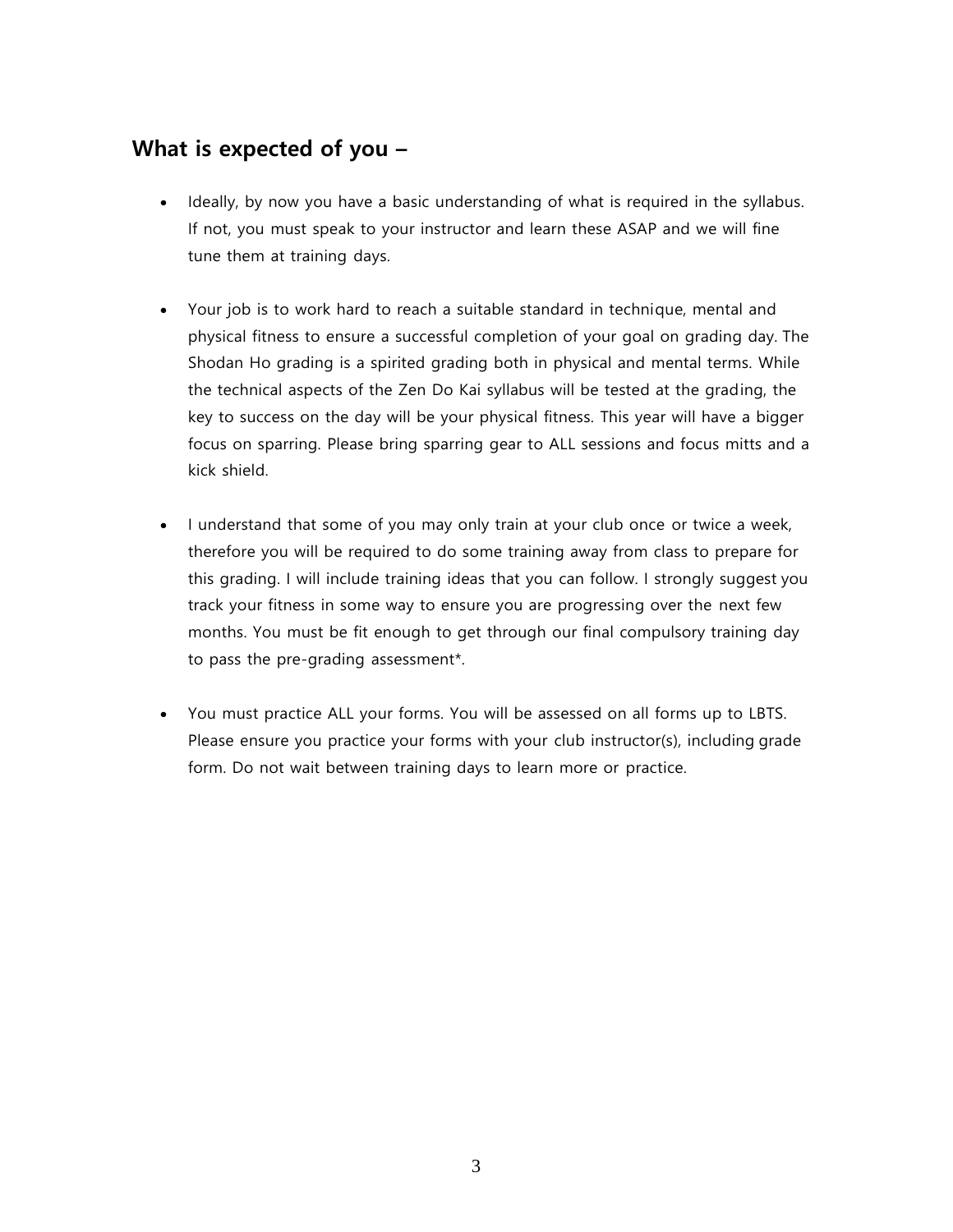### **Preparation**

### **Challenge yourself. Don't set limitations. Remain focused.**

Your training should be progressive to ensure peak physical fitness at the time of your grading. I suggest you vary your sessions and ensure you have light, medium and hard sessions throughout the week. Recovery days can include forms training if you feel you need to be doing something each day. I do not want you to burn out or become injured in your training. You do not need to train at max intensity every single training session to progress. I do expect you to train smart and remember that you are working towards being an instructor, therefore you need to understand how to safely train others as well as yourself.

This year must be used to fine tune all you have learned including forms, theory and practical applications. If you have doubts regarding the interpretation of a form, it is important to seek advice from your instructor and/or the coordinator. The steps you take, no matter how small, if taken on a consistent basis will ensure that your improvement will continue, and you will achieve your goals.

This grading requires a lot of preparation and is the commencement of self- learning and development. In addition to the preliminaries and drills, forms, self defence and sparring you will be examined on your practical understanding of the theory. You will be required to demonstrate your understanding through a series of 'theory applications and a set of defences to grabs (front & rear). While these principles are not difficult to learn they require regular practice to attain the appropriate skill level for your grading- Remember that the preparation of these drills will assist you further through the degree ranks when you are required to perform 'Deltas' using assistants.

One of the most important elements in preparing for your grading is feedback. Be sure to discuss your preparation and seek feedback. You may not always get the feedback you had hoped for but remember your development at this level is a long journey and you must approach it with an open mind. It is important to enjoy your training so that you receive the ultimate reward for your efforts. Your instructor is an integral part of your development and he or she will understand (more than most) your strengths and weaknesses but respect the observations of others who will see you through different eyes. Any feedback you are given by me or any other instructor at these training days is intended to be constructive. Please, if you do not understand something, come and speak to me. If it is something I don't know I will do everything I can to find out.

4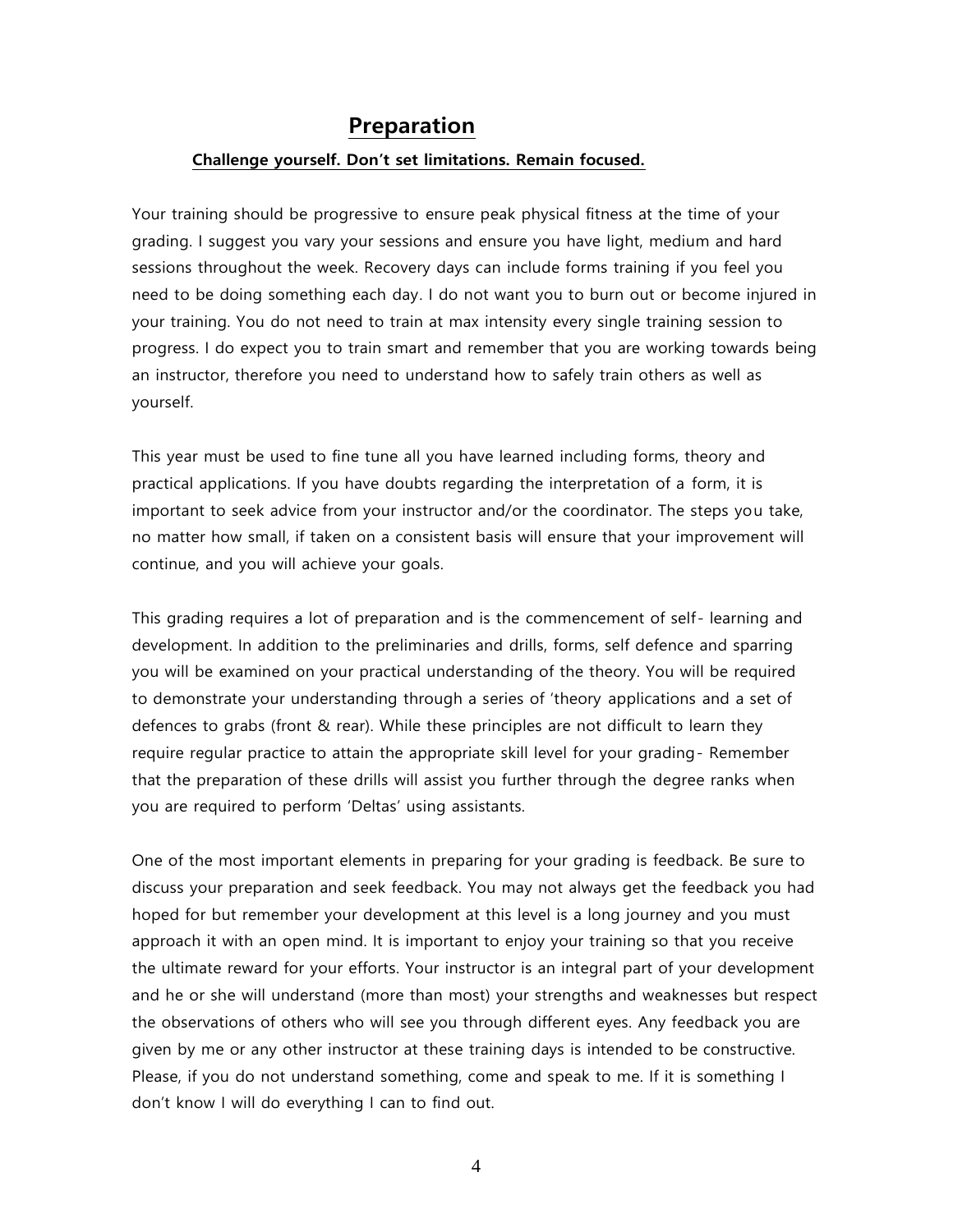### **A little about me…**

For those who don't know me, my name is Peter Smedley. I've been training in ZDK for over 26 years and in 2016 I attained the rank of 6<sup>th</sup> Degree (Kyoshi). I'm a full-time martial arts instructor with two Zen Do Kai clubs on the Mornington Peninsula, in Balnarring and Red Hill. I am also part of the Victorian Leadership Team (VLT) that organizes and coordinates the events and helps with the interactivity of Victorian Clubs, not only amongst each other, but also with "Bob Jones Martial Arts" itself.

I want you to enjoy this part of your martial arts journey and know that I'm here to help you as much as I can. I have set up a secret Facebook Messenger group for us to communicate.

Search for "2021 ZDK Black Belt Grading Group" and request to be added. Feel free to post in there if you have questions or need some advice. If you need to contact me privately, please don't hesitate to do so. My mobile number is 0418 319 064 or you can email me at [pjsmedley1@outlook.com .](mailto:pjsmedley1@outlook.com) Please remember that your instructor should be your first point of contact if any problems arise, or you have any questions. If you are unable to get hold of them, by all means, contact me.

Over the next few months, I want you think about what being a Black Belt means to you. Wearing a Black Belt around your waist is one thing, but to become a Black Belt is very different. As you've progressed through the ranks of Zen Do Kai, your physical and mental strength have developed leading you to this stage. As martial artists, we learn to adapt to various stressors quickly in training, we find ways to overcome them and adjust accordingly. For the next few months as you increase your training, I want you think about resilience and use it as a driver for you. When we put you under pressure in training, I want to see you adapt to it, mentally and physically. This is all part of growing as a martial artist. On days you find training hard (and at times you will) I want you to remember that the struggle you find yourself in today is developing the strength you need for tomorrow. Remember the big picture and go back to breakdown of your training plan.

Finally, a big thank you to Renshi Tania Rowan and Kyoshi Mike Quin for allowing me to adopt some of his material for this document.

Regards, Kyoshi Pete.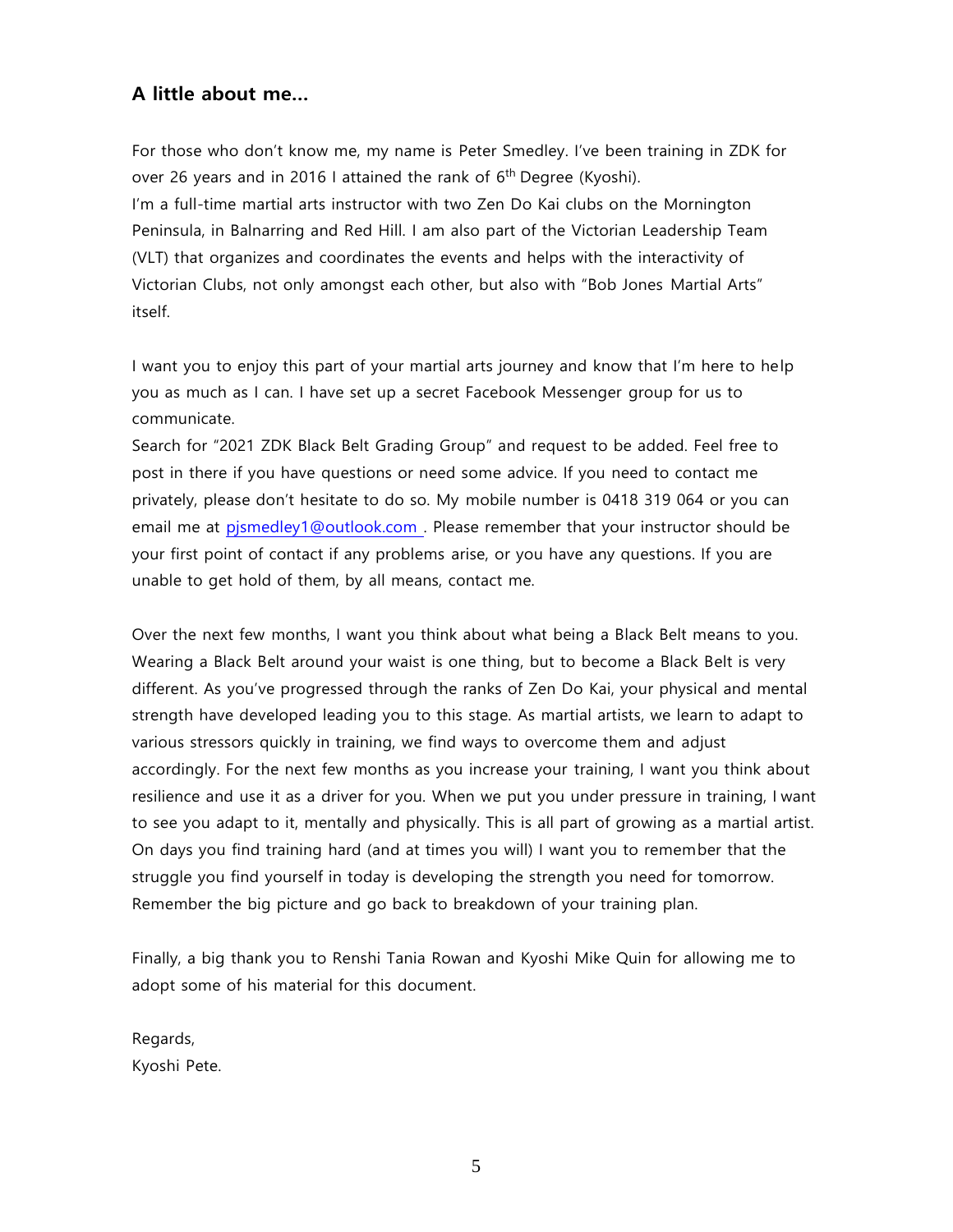## **2022 Victorian State Training Days**

In 2022 we have a total of five state training days before the grading. There is a requirement that all students wishing to attempt their grading MUST attend a minimum of three (3) coordinator training days within the year they wish to grade. One of them, being the Assessment Day on October 29.

The training day on Sat October 29th is compulsory for anyone who wishes to grade this year. If you do not intend on grading this year, you will be able to train in the other skill sessions available at the training day, the main grading group will be focusing on the format and structure of the grading day. Students of all ranks who wish to grade this year must have a pre-grading assessment. You must satisfactorily meet the requirements on the pre-grading assessment form to gain approval to grade. This sheet is new for all grading coordinators to mark- off, however it is not a guarantee that you will pass on grading day. It is up to you to ensure you practice and deliver the standard required on the day.

If you are wishing to grade this year, I advise you to attend as many Vic State training days as possible. I cannot assess where you are in training or help you if you don't make the effort to attend. We will be working on drills that are NOT in the syllabus that you may not have practiced before. It is imperative you work as a group regarding forms. Something many struggle with is timing on forms, particularly if they don't practice forms with others of the same rank. The more you work as a group, the more cohesive you become. This stands out on grading day.

### **State Training Days - 2022**

20th March - Springers Leisure Centre 11:00 till 2pm 22nd May - Shepparton Sports Stadium 11:00 till 2:00. 10th July - Springers Leisure Centre - 11:00 till 2pm 28th August - Shepparton Sports Stadium 11:00 till 2:00. 29th October - Springers Leisure Centre 11:00 till 2pm .

### **26th November-BJMA Victorian State Grading Day, 12pm to 5pm "Bendigo Sports Stadium" – Bendigo.**

\*NB: If you are sick or injured on pre-grading assessment day, your instructor must contact me so we can decide on a way to assess you. All students must meet the criteria on the pre-grading assessment form to be eligible to grade.\*\*If for some reason you are the highest rank in your club and have no-one to learn forms from please speak to me ASAP.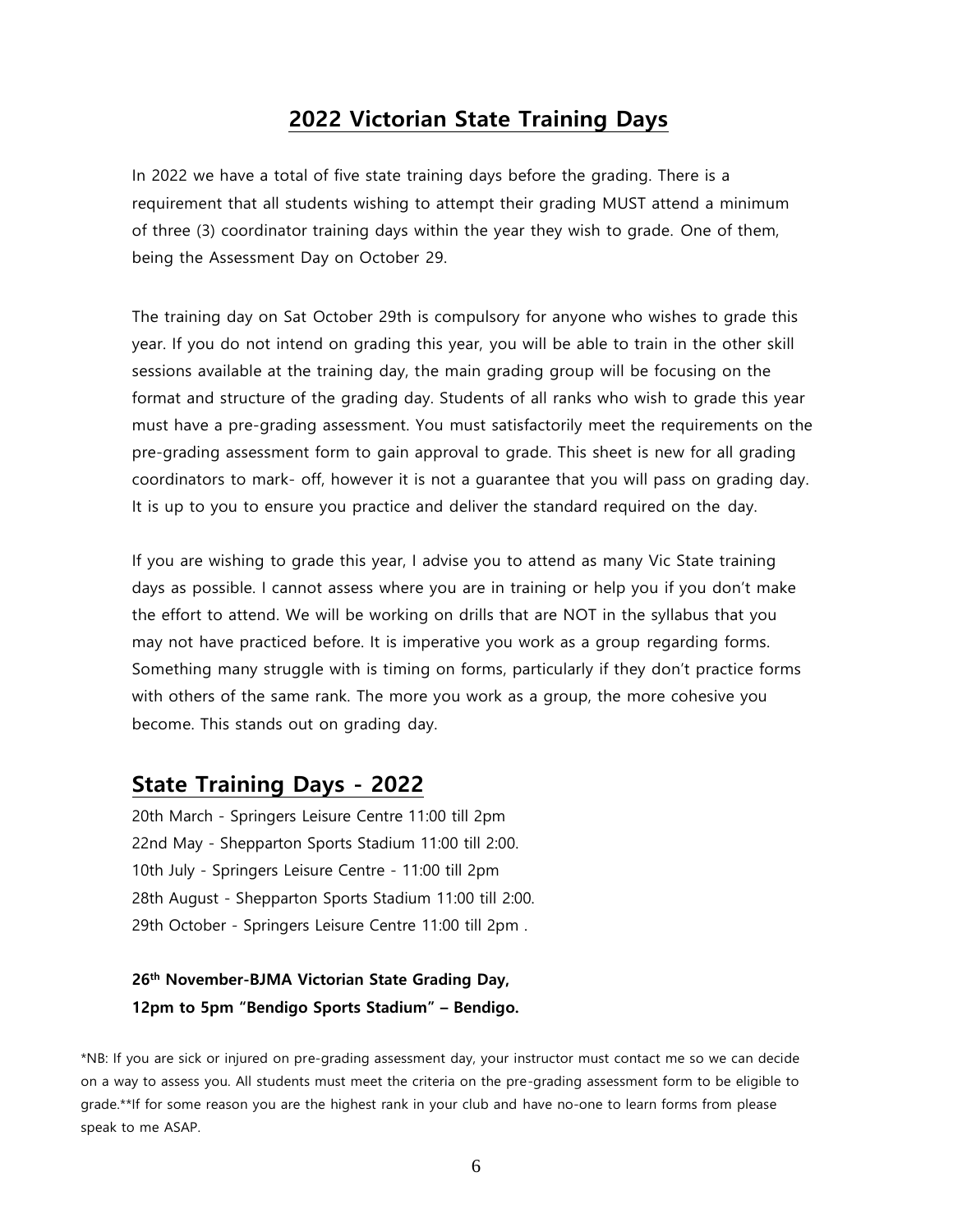# **Progress chart from Brown Belt to Shodan-Ho**

(Many thanks to Kyoshi Mike Quin for allowing me to use this chart).

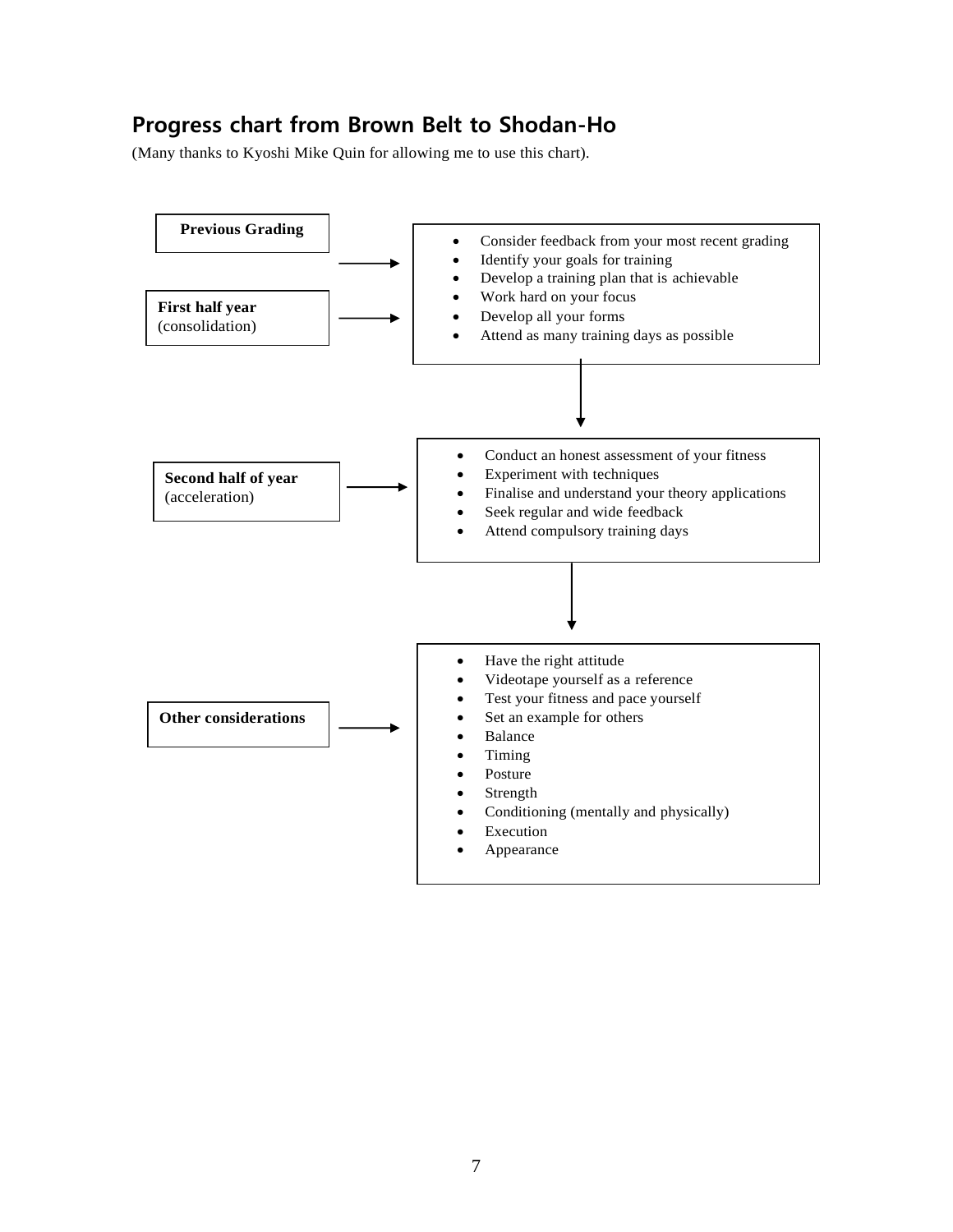# **PLANNING / PROGRAMMING YOUR TRAINING**

- Break your training into blocks. Set goals as to what you want to achieve by the end of that training block.
- Write yourself a plan that allows you to cover the white black syllabus.
- Eg. to work on increasing your push-ups, sit-ups and cardio fitness try blocking into quadrants. Break up the time you have. We're aiming for progression as this will help build strength, increase fitness and help prevent you doing too much too quickly.

**Quadrant 1 (Feb/March/April)** - Push Ups / Sit Ups / Skips – 80/80/800. Know rest of grade form by end of April plus 5 self defence techniques from a step through right cross.

**Quadrant 2 (May/June/July)** - Push Ups / Sit Ups / Skips – 95/95/950. Have understanding of the five drills by end of July

Quadrant 3 (Aug/Sept) - Push Ups / Sit Ups / Skips - 100/100/1000 by Sept 1<sup>st.</sup> Know all forms, drills and other requirements with confidence for grading.

**Quadrant 4 (October/November)** - Push Ups / Sit Ups –100, know all forms, drills and requirements with confidence for grading.

This will allow you to focus more specifically on progressing over months and avoid burning out.

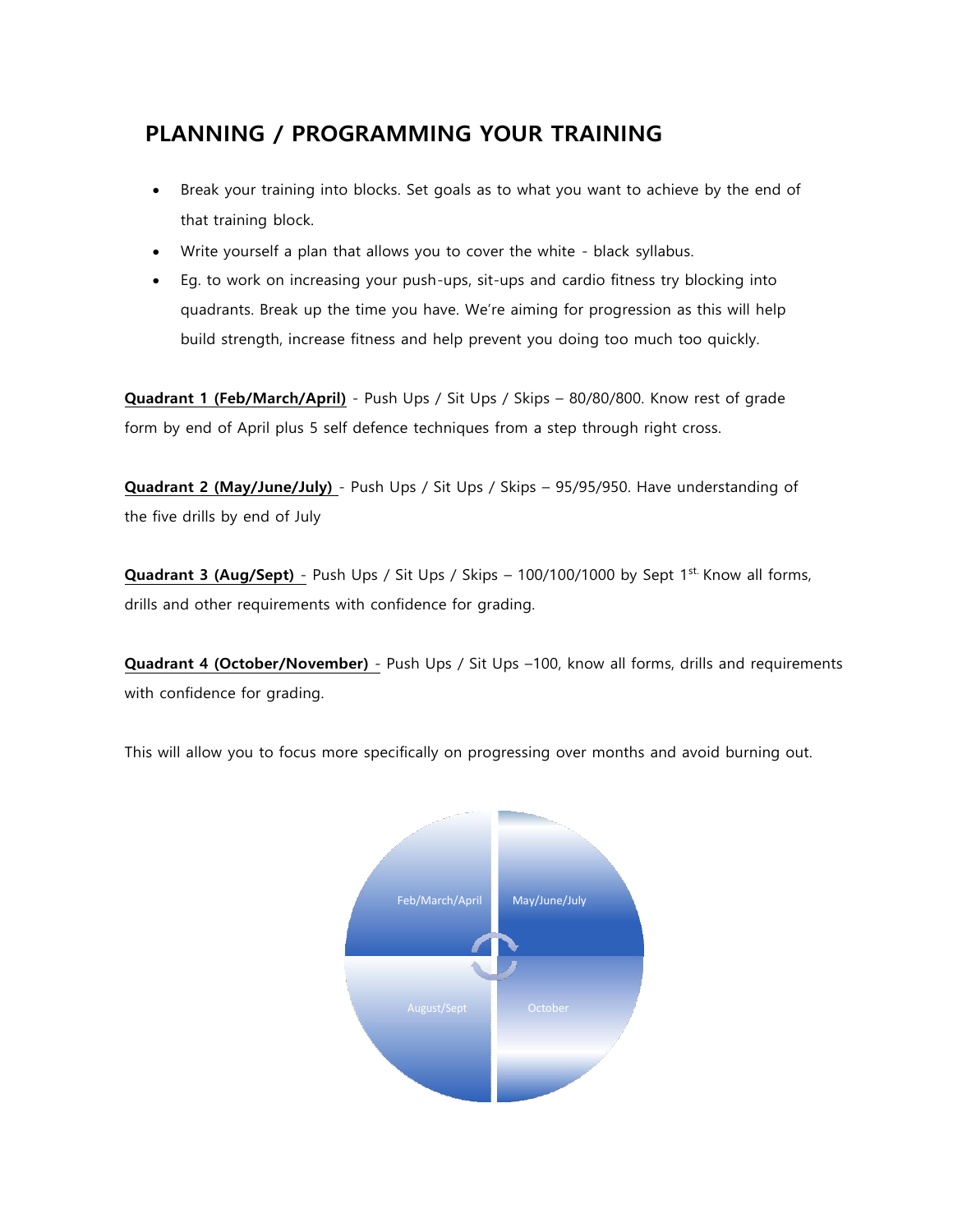

# **BJMA Zen Do Kai Grading Consent Form**

This form must be completed and handed to your coordinator on the last training day.

| Instructor                                      |                                                                                                                                                                                                                                      |
|-------------------------------------------------|--------------------------------------------------------------------------------------------------------------------------------------------------------------------------------------------------------------------------------------|
|                                                 | hereby give my / decline my consent to the above applicant to attempt                                                                                                                                                                |
|                                                 |                                                                                                                                                                                                                                      |
| adequately represents the rank being attempted. |                                                                                                                                                                                                                                      |
|                                                 | Signed: <u>New York: New York: New York: New York: New York: New York: New York: New York: New York: New York: New York: New York: New York: New York: New York: New York: New York: New York: New York: New York: New York: New</u> |
| Coordinator                                     |                                                                                                                                                                                                                                      |
|                                                 | hereby give my / decline my consent to the above applicant to attempt                                                                                                                                                                |
|                                                 |                                                                                                                                                                                                                                      |
| adequately represents the rank being attempted. |                                                                                                                                                                                                                                      |
|                                                 |                                                                                                                                                                                                                                      |
|                                                 |                                                                                                                                                                                                                                      |

**Accepted / not accepted**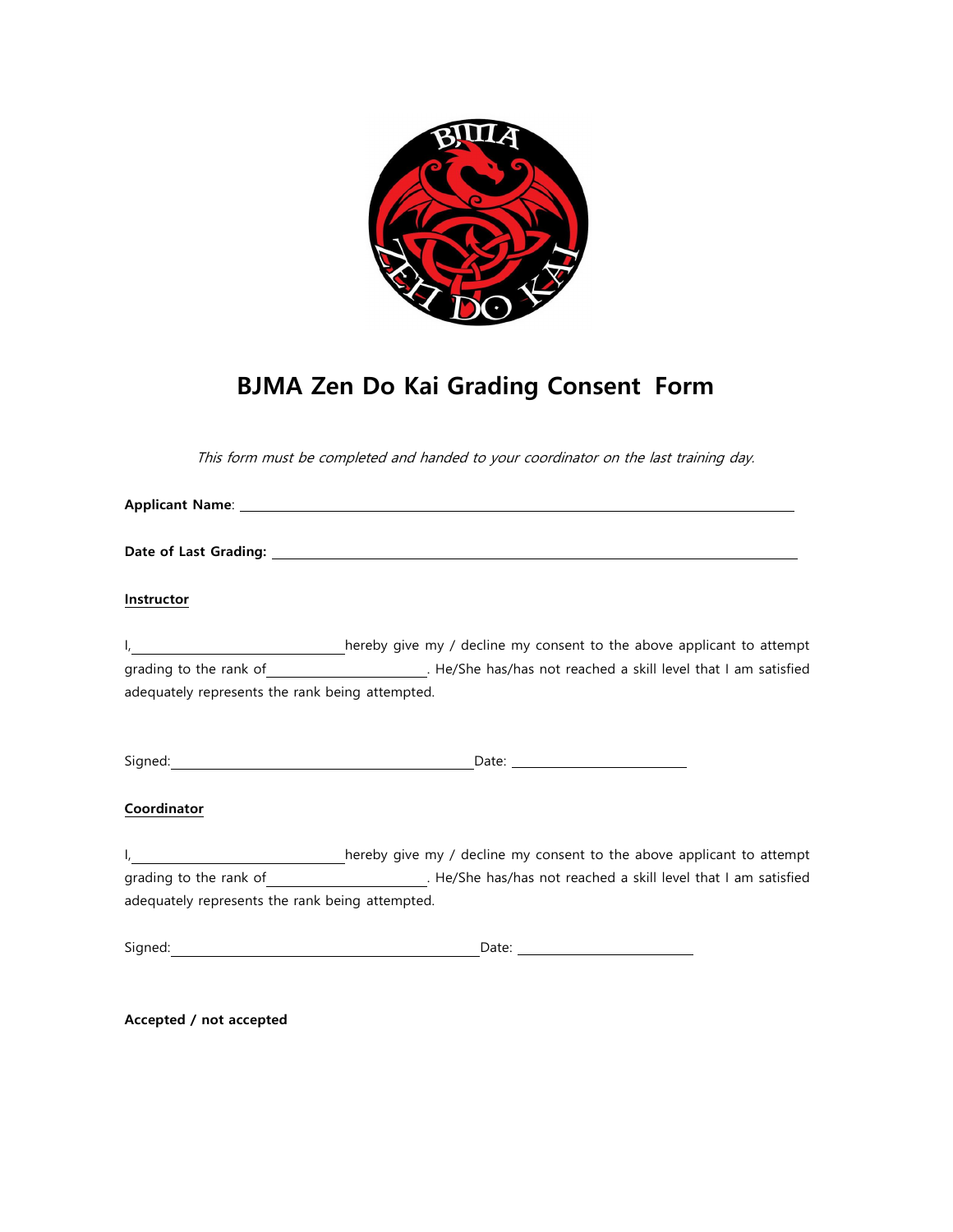# **Zen Do Kai Kai –Check Lists**

| Do you have your tips?                                                                  | YES/NO |
|-----------------------------------------------------------------------------------------|--------|
| Have you attended the minimum number of training days with grading coordinator?         | YES/NO |
| Correct uniform with your name on the lapel?                                            | YES/NO |
| Do you have correct patches on your uniform?                                            | YES/NO |
| Is your membership / registration /insurance up to date?                                | YES/NO |
| Do you have the consent of your coordinator and Instructor to grade?                    | YES/NO |
| If you have an assistant, is he/she over 18 years old and currently registered/insured? | YES/NO |
| All previous forms to correct standard?                                                 | YES/NO |
| Is your Grade form complete and to standard?                                            | YES/NO |
| Theory applications complete to standard?                                               | YES/NO |
| Self defence applications completed to standard?                                        | YES/NO |
| Is your fitness at the appropriate standard?                                            | YES/NO |
| Correct protective equipment?                                                           | YES/NO |
|                                                                                         |        |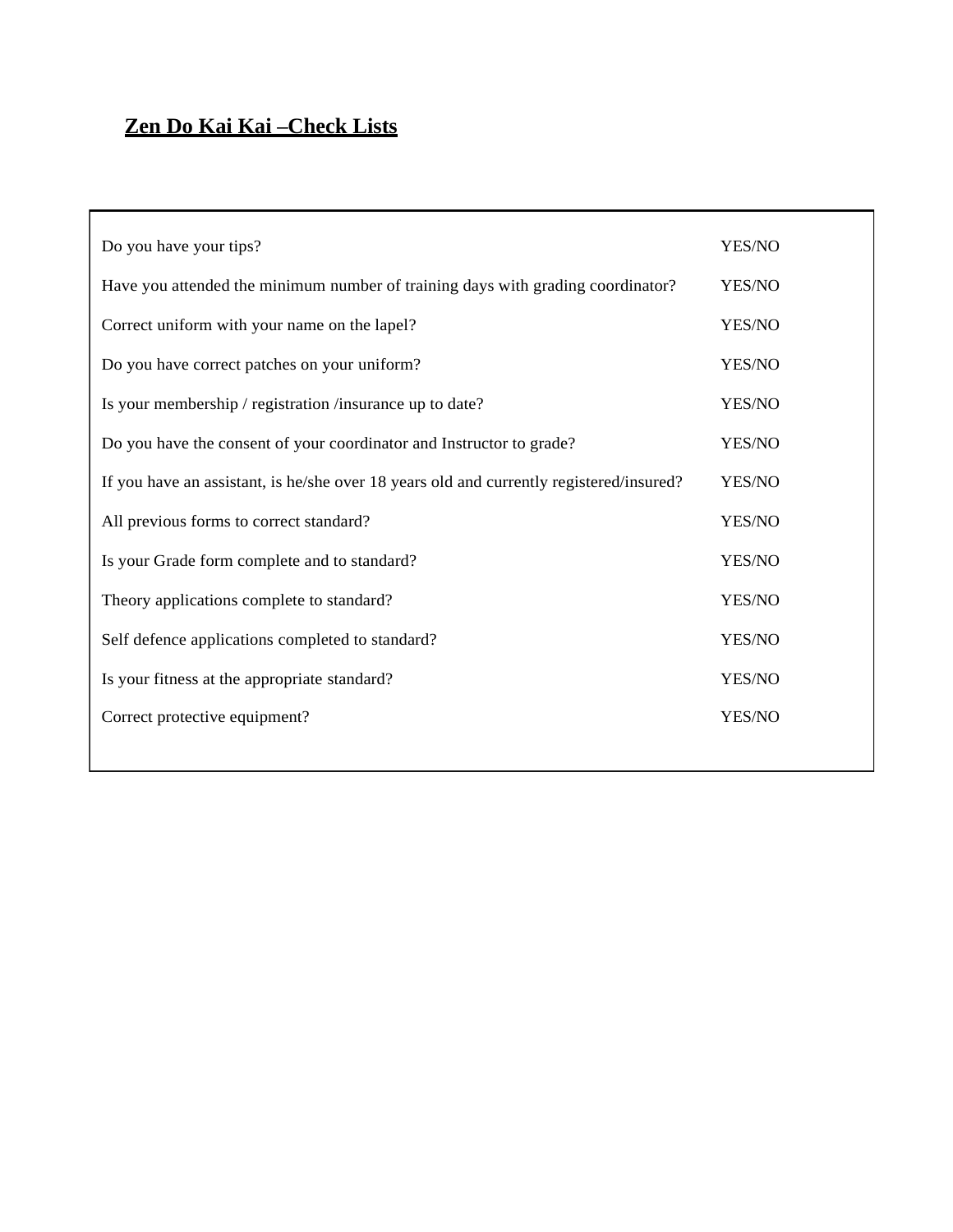

**Warm Up** & Dynamic Stretching x 3 mins

**Push Ups & Sit Ups** x 100/100. Gradee's to count out loud.

**Stances** –Horse, Dragon, Bear, Cat – 3 times up and back

# **Forms**

- 1. Iron Horse.
- 2. Three Battles.
- 3. Rotating Palms.
- 4. Lull before the storm.

# **Dynamic Stretching x 3 mins**

## **Footwork and angles**

Done in line to the count, demonstrating power and speed.

- Stamp left uppercut/Backslide right uppercut.
- Step through Front kick **(normal and reverse fighting stance).**
- Side steps (left and right) with arms only.
- Footwork and angles: 1 minute as shadow work to showing breaking off and angles.

# **Knees**

• Blitz Round knee / Switch round knee

# **Kicks - both sides**

- Crescent kick front leg, then back leg. 3 times each.
- Back Kick front leg, then other leg.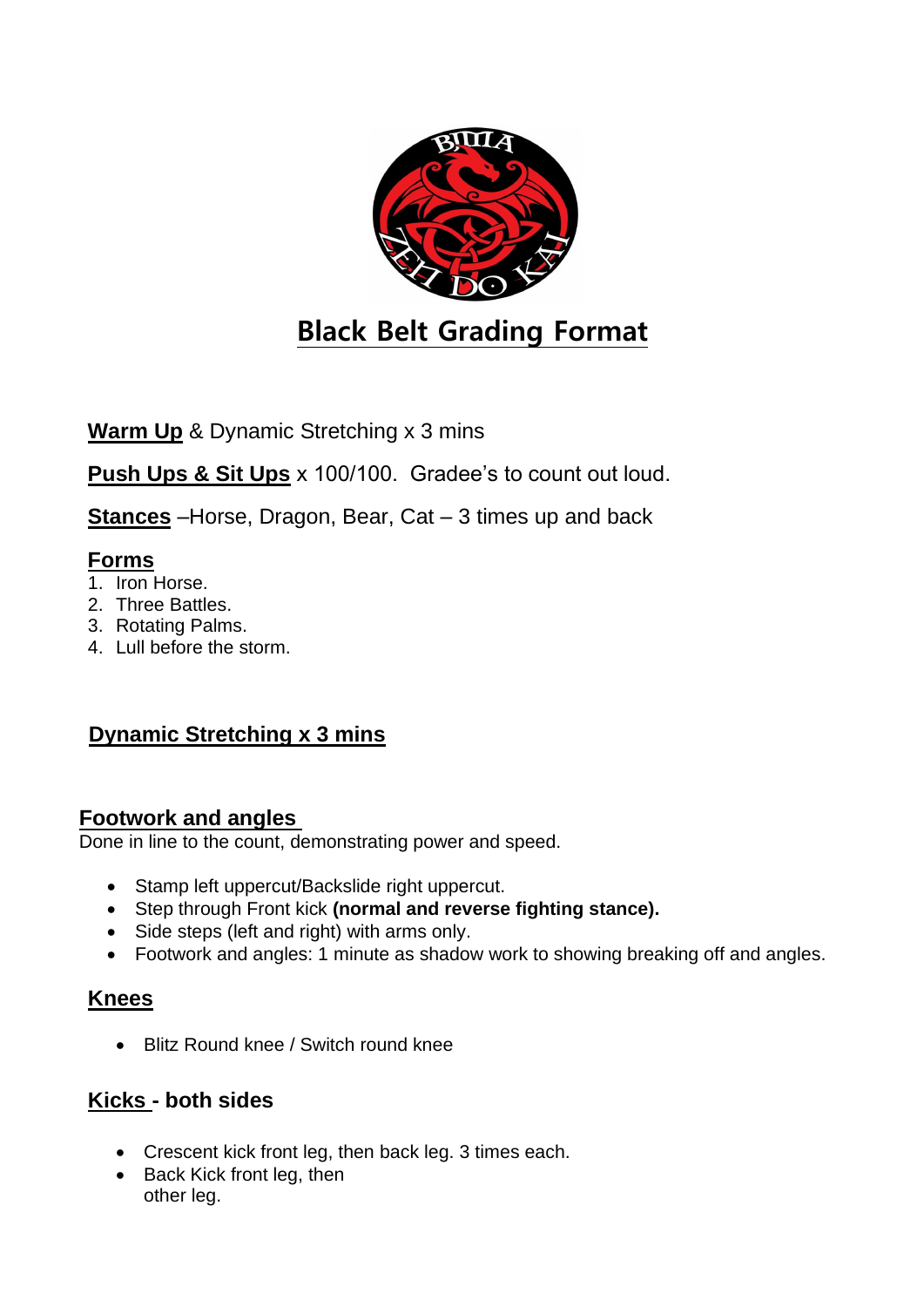# **Combinations - 5 x each side (normal and reverse fighting stance).**

- 1. Left side step, rear side-head guard, front check, jab, cross, back round kick.
- 2. Back hand parry, front hand parry, rear overhand punch, right duck, left duck, left rip, left hook, grab rear thrusting knee.
- 3. Blitz, clinch, switch left knee, right knee, swing/spin 180 degrees in clinch, follow through rear knee then push off.
- 4. Front backfist, back cross, front hand stomach punch, back leg kick, same leg sidekick, spinning side kick.
- 5. Front uppercut elbow, rear round elbow, front over elbow, spinning over elbow, return to fighting stance, jumping knee.
- 6. Front palm heel strike, right leg back angle kick, left ridge hand to the side, right leg spinning hook kick.

# **Shadow sparring – Hands only: 1 x 1 min.**

Hands only including footwork, all angles, bobs, weaves, slips, backslides etc. Show open and closed fist techniques.

# **Shadow Sparring - Kicks Only: 1 x 1 min.**

Include: Bobs, weaves, slips, angles & footwork (blitz, switch, stamp, step through etc.)

# **Shadow sparring - Footwork - Knees and Elbows:1 x 1 min.**

## **Shadow sparring. All 8 weapons – 3 x1 min**

*with building intensity each round.*

## **Theory/Free Combat**

Various applications for self-defence, working with a partner, including a takedown component (where applicable).

- Straight Right cross
- Lapel grab
- Headlock -side (facing same direction) -open rear naked.
- Rear single arm bar
- Groin kick
- Haymaker (high or low)
- Push Kick